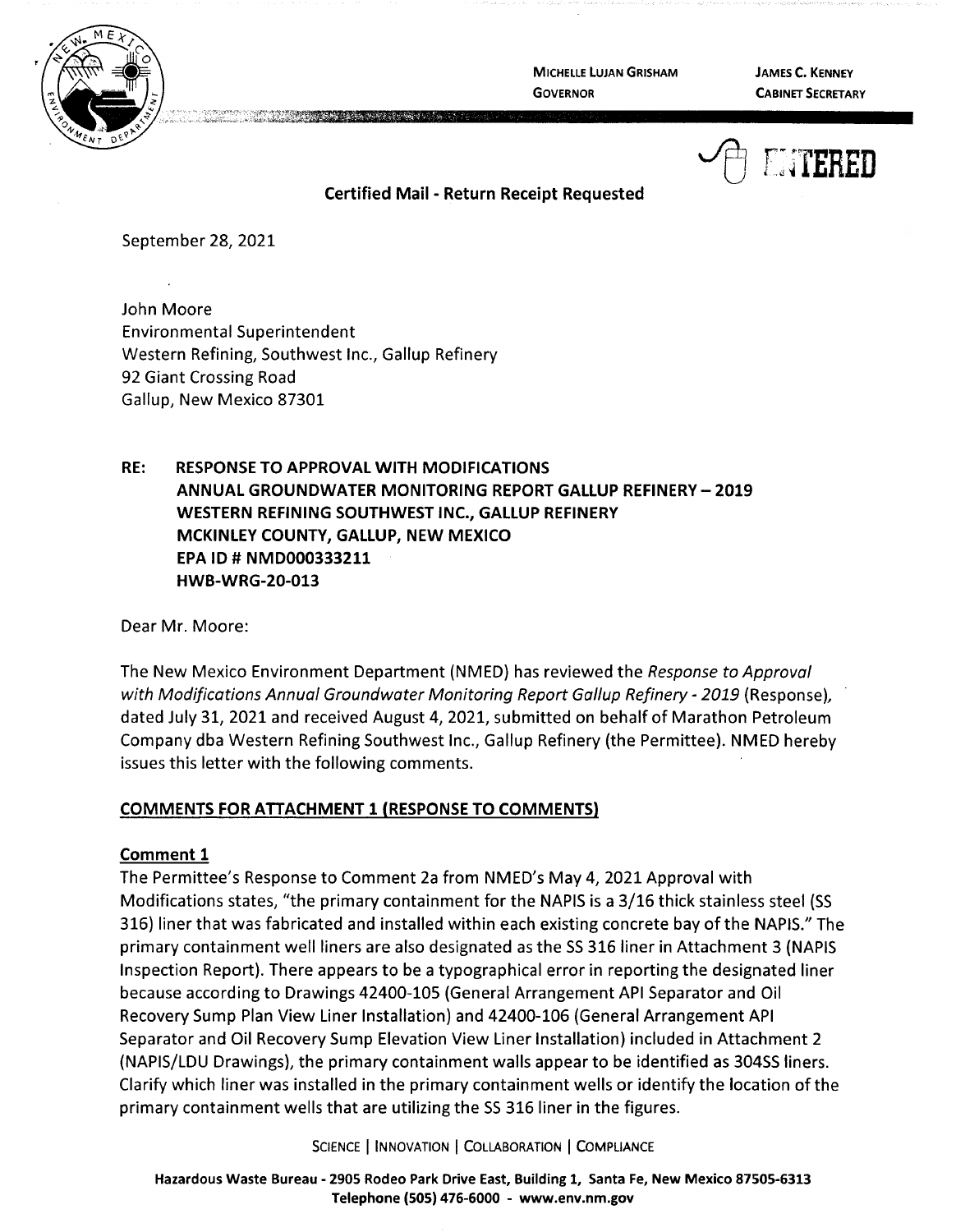### **Comment 2**

The Permittee's Response to Comment 3 from NMED's May 4, 2021 Approval with Modifications states, "[g]auging did occur during the December 2019 sampling event; however, the data were stored on a computer that was inadvertently wiped without a backup to the MGR database [and the m]onitoring wells gauging data during the December 2019 sampling event were lost and are not included in this report." Appendix D (Field Inspection Logs} in the 2019 Annual Groundwater Monitoring Report (2019 Report} provides a copy of handwritten notes with the gauging data collected during the December 2019 event. The Permittee must use the gauging data from the Appendix D to generate new tables reporting the December 2019 sampling event and must include the gauging data collected from the December 2019 sampling event in future reports.

### **Comment 3**

The Permittee's Response to Comment 4 from NMED's May 4, 2021 Approval with Modifications states, "[t]he revised tables are included as Attachment 4." Attachment 4 (Replacement Pages} did not include any of the analytical summary tables required by Comment 4. Although Attachment 3 included Tables 8.8 through 8.10.2, the pertinent tables (e.g., revised Table 8.5) were not included with the Response. Address Comment 4 and provide the revised analytical tables.

#### **Comment 4**

The Permittee's Response to Comment 5 from NMED's May 4, 2021 Approval with Modifications states, "MGR plans to complete a site-wide background concentration study based on the approved work plan "Response to Disapproval Investigation Work Plan Background Concentrations" dated September 26, 2019." NMED issued an approval to the September 26, 2019 Work Plan on March 30, 2021 that states, "[i]f the Permittee elects to submit a revised work plan, submit the required document for NMED's review no later than **July 30, 2021.** If the Permittee elects implementation of the investigation based on this approved plan, a report summarizing the results of the investigation must be submitted no later than December 31, 2022." As of the date of this letter, the Permittee has not provided NMED with a notice to begin work for the approved work plan. State if the activities from the approved work plan have been implemented and include the start date. In addition, the Permittee is reminded that a report summarizing the results of the investigation must be submitted no later than December 31, 2022.

## **Comment 5**

The Permittee's Response to Comment 8 from NMED's May 4, 2021 Approval with Modifications states, "[p]esticides applied on-site were used in accordance with manufacturers recommendations and would not constitute a waste. MGR will not be investigating the source of bromomethane at the Refinery." The statement is irrelevant because the bromomethane concentrations in the sample collected from evaporation pond EP-2 exceeded applicable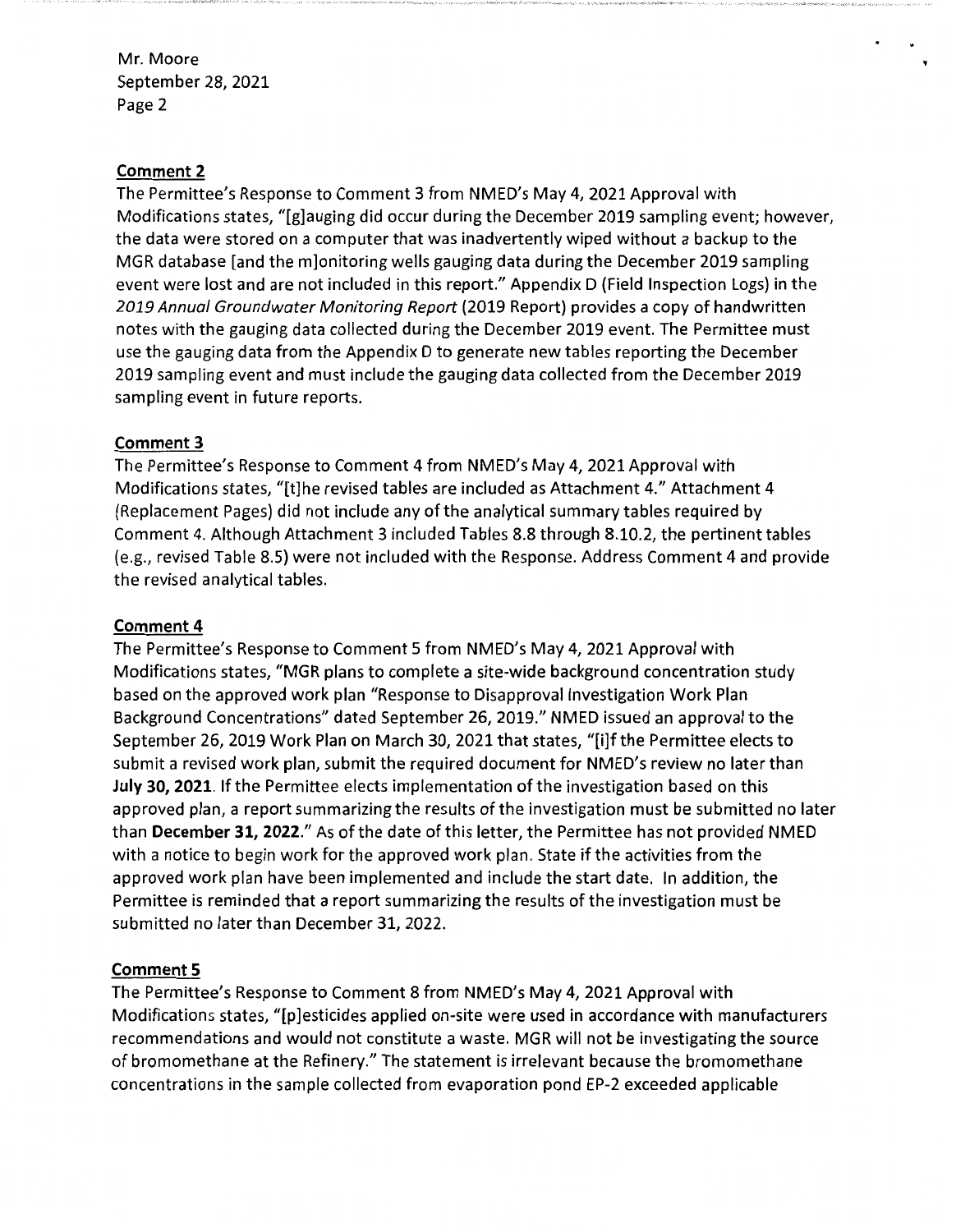$\mathbb{R}^2$ 

screening levels. The source of bromomethane may potentially be ethylene dibromide (EDB) detected at the Facility. As such, the Permittee must demonstrate that the detected bromomethane concentrations are not the result of Refinery operations. The Permittee must investigate the source of bromomethane or the Permittee must conduct pesticide analysis for samples collected from evaporation pond EP-2 using EPA Method 8081 in the upcoming groundwater monitoring work plan for the next two consecutive sampling events. Failure to comply with NMED's direction will constitute as noncompliance and may result in an enforcement action.

## **Comment 6**

The Permittee's Response to Comment 10 from NMED's May 4, 2021 Approval with Modifications states, "[f]ield parameters will be measured and recorded while bailing, with the understanding that the process of hand-bailing may prevent stabilization of field parameters." Downhole probes/sondes are available to measure dissolved oxygen concentrations and many other in- situ water quality parameters. In-situ measurement may be an effective alternative for water quality parameters when bailers are used to collect samples. Propose to use in-situ measurement tools for wells where bailers are used for sampling in the upcoming groundwater monitoring work plan, as appropriate.

### **Comment 7**

The Permittee's Response to Comment 11 from NMED's May 4, 2021 Approval with Modifications states, "Table 2.1 has been included with this response letter in Attachment 4." Table 2.1 was not included in Attachment 4. Provide the required table with the response letter (see also Comment 3).

#### **Comment 8**

The Permittee's Response to Comment 14 from NMED's May 4, 2021 Approval with Modifications states, "[t]his and future reports will present the mercury data in µg/L." Table 8.8.2 included in Attachment 3 still presents the mercury data in mg/L. Although the replacement pages are not necessary for the 2019 Report, the Permittee must ensure that all future reports must present the mercury data in µg/L. No response required.

## **COMMENT FOR ATTACHMENT 2 (NAPIS/LDU DRAWINGS)**

## **Comment 9**

According to Drawing 42400-100 (API Separator and Oil Recovery Sump Plan View), the area where the polyurethane coating was applied appear to be limited to the vicinity of the leak detection pipes. However, it is not clear if the coating was applied across the entire surface of the secondary containment walls or at localized to the vicinity of the leak detection pipes. State whether or not the coating was applied across the entire surface of the secondary containment walls or limited to the vicinity of the leak detection pipes in the response letter.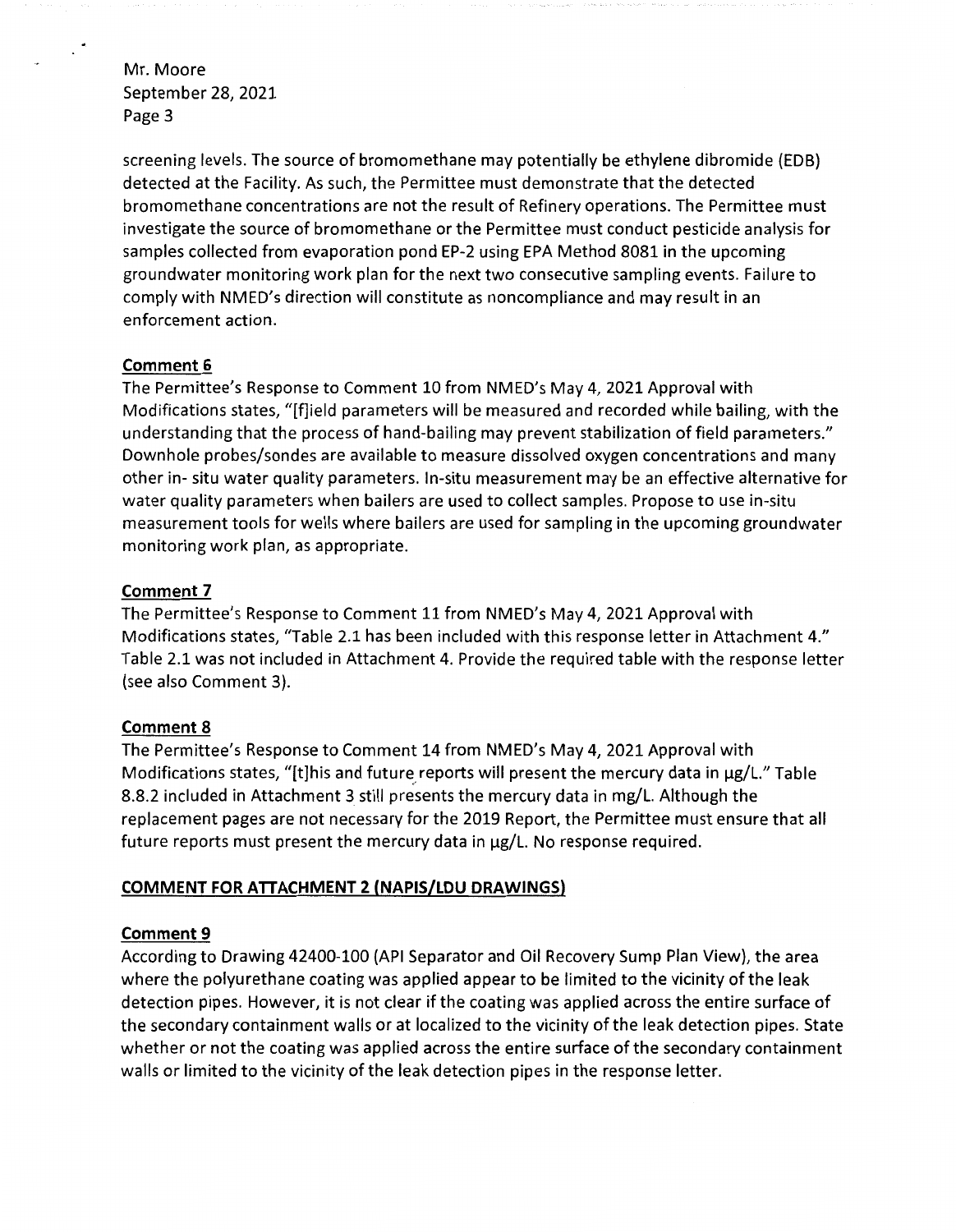# **COMMENTS FOR ATTACHMENT 3 (NAPIS INSPECTION REPORT)**

## **Comment 10**

In the Summary of NAPIS Construction, page 2, paragraph 1, the Permittee states, "[t]he NAPIS bays were retrofitted in 2007 with a  $60 - 100$  mil polyurethane coating applied to the concrete followed by installation of a 3/16-inch (") stainless steel grade 316 (SS 316) [sic?] liner. A 3/8" interstitial space separates the steel liner from the concrete wall. This interstitial space is monitored by the LOU for each respective bay." Provide a schematic depicting (a) stainless-steel liner (primary containment wall), (b) interstitial space, (c) concrete wall (secondary containment wall), (d) polyurethane coating, and (e) a leak detection unit (LOU) including horizontal and vertical sections of the pipe.

 $\mathcal{O}_{\mathcal{A}_0}$ 

### **Comment 11**

In the Summary of NAPIS Construction, page 2, paragraph 1, the Permittee states, "[t]he LDU's are called out on Siemens IFC drawings 42400-100 and 105 (plan views) and in detail on IFC drawing 42400-109 (Detail L) all of which are included in Attachment 1." There is a typographical error in referencing the correct attachment with drawings 42400-100, 105, and 109. The referenced drawings are included in Attachment 2 (NAPIS/LDU Drawings) rather than Attachment 1 (Response to Comments). Correct the typographical error in future correspondence.

## **Comment 12**

In the LDU Evaluation and Recharge Test, page 2, paragraph 4, the Permittee states, "[w]ater levels within the LDU monitoring wells were recorded prior to evacuation of the water from the monitoring wells using a vacuum truck." Clarify whether the term "LDU monitoring wells" reference includes the neighboring groundwater monitoring wells (e.g., NAPIS wells) or just the East and West LDUs themselves. If the East and West LDUs are designated as monitoring wells, the designation would be misleading because they are not wells. Clarify the designation of the LDUs in the response letter and future correspondence, as appropriate.

#### **Comment 13**

In the LOU Evaluation and Recharge Test, page 2, paragraph 6, the Permittee states, "Table 2 presents the calculated recharge rate in gallons per minute and milliliters/min (ml/min), based on the water levels in the LDUs presented in Table l." No recharge to the LDUs should be observed regardless of the amount of hydraulic pressure exerted by the wastewater stored in the NAPIS Bays if the stainless-steel liner (primary containment wall) is intact. The presence of the fluids in the LDU indicates that the primary containment wall was compromised regardless of the recharge rate. Therefore, the test confirms that the primary containment wall of the East and West Bays have been leaking. The Permittee must investigate whether the secondary containment wall of the NAPIS Bays is still intact. Submit a work plan to investigate whether the secondary containment wall of the NAPIS Bays is intact (e.g., tracer test) no later than **March 31, 2022.**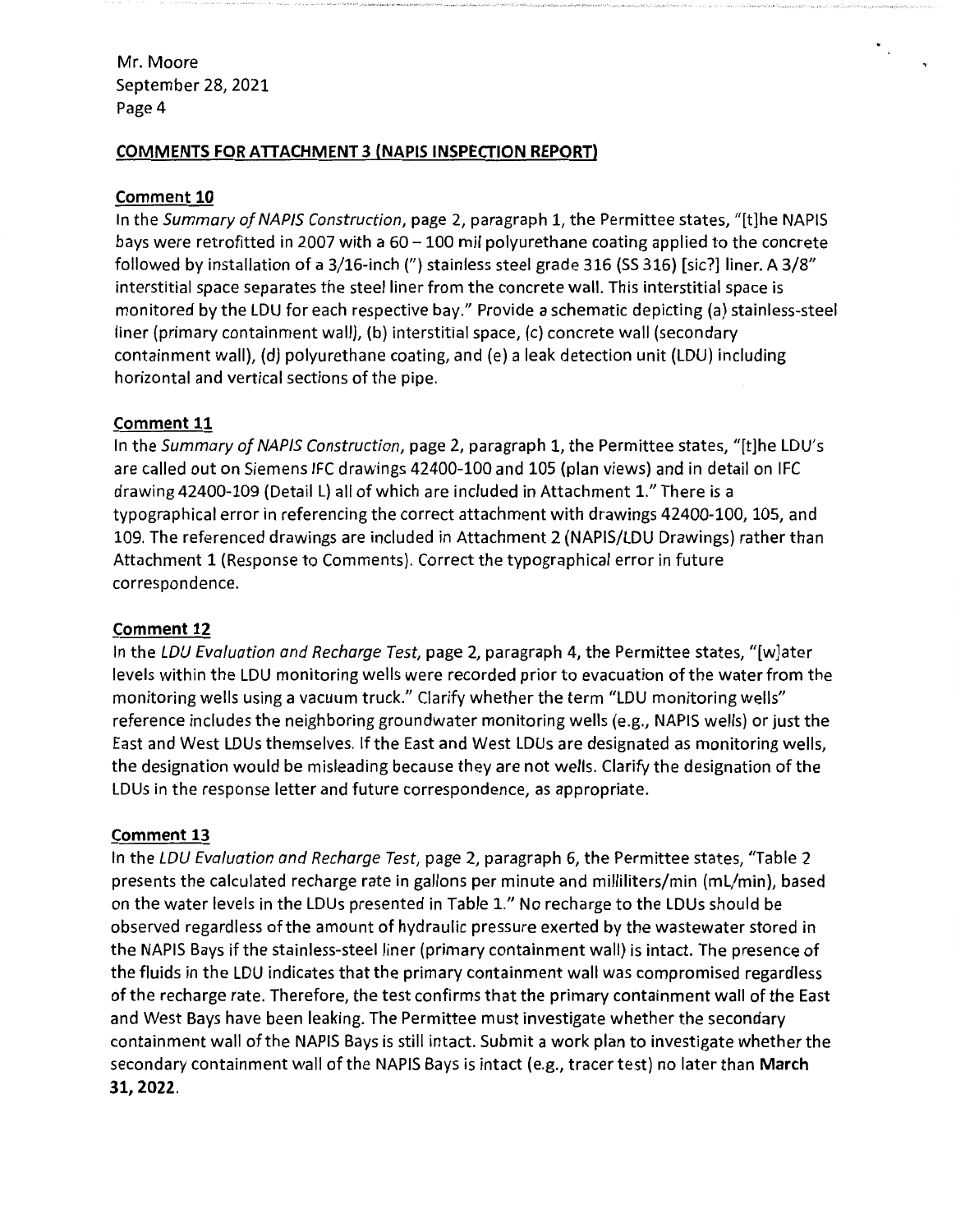#### **Comment 14**

In the LDU Evaluation and Recharge Test, page 2, paragraph 6, the Permittee states, "Figure 3 presents a combined view of the historical water levels in monitoring wells adjacent to the NAPIS, and also includes the graph of water levels shown in Figure 2." According to Table 2 (LDU Recharge Rate), the highest recharge rates in the West and East LDUs are recorded as 98.12 and 11.48 ml/min, respectively. The observed recharge rates are not significant enough to affect the depth to water (DTW) readings in the NAPIS wells. Furthermore, NMED is of the opinion that the comparison of the DTW readings in the LDUs and NAPIS wells is not an appropriate method to evaluate the condition of the NAPIS because the DTW reading in the LDUs corresponds to the discharge rate from the primary containment walls rather than the discharge rate from the secondary containment walls of the NAPIS. The discharge from the second containment walls of the NAPIS potentially affects the DTW reading in the NAPIS wells but the discharge from the primary containment walls does not directly influence the DTW reading in the NAPIS wells. No response required.

#### **Comment 15**

In the Onsite Inspection of the NAPIS LDU, page 3, paragraphs 1 and 2, the Permittee discusses the on site inspection of the East Bay. Based on the inspection there were signs of corrosion and holes observed on the walls. The West Bay was not inspected because wastewater was being stored at the time. According to Table 1, the maximum recharge rate observed from the West Bay was approximately ten times greater than that of the East Bay; therefore, the walls of the West Bay may potentially be more corroded than those of the East Bay. Although both the East and West Bays are leaking and must be repaired, the leak from the East Bay appears to be less severe. Explain why the West Bay, where the leakage rate is greater, is still in use. The Permittee may be required to switch to using the East Bay, based on the explanation.

#### **Comment 16**

In the Onsite Inspection of the NAPIS LDU, page 3, paragraph 2, the Permittee states, "[p]hotographs of this area are included in Attachment B." There is a typographical error in referencing the correct attachment that the photographs are located. The photographs are included in Attachment 2 (Photo Log - NAPIS Investigation). Correct the typographical error in future correspondence.

#### **Comment 17**

In the Comparison of LDU and NAPIS Wells Historical Analytical Data, page 3, paragraph 3, the Permittee states that "[m]anganese and chromium [are] components of stainless steel. Chromium is present in the LDU [but is] largely absent in the surrounding NAPIS wells while manganese concentrations in the LDUs are much higher than those in NAPIS-2. This indicatesr that water samples collected from the LDUs contain higher concentrations of water which is exposed to the 55 316 liner and conversely that associated impacts to groundwater are not present." It must also be noted that the LDUs are constructed with stainless steel while the NAPIS wells are constructed with PVC. The elevated chromium and manganese concentrations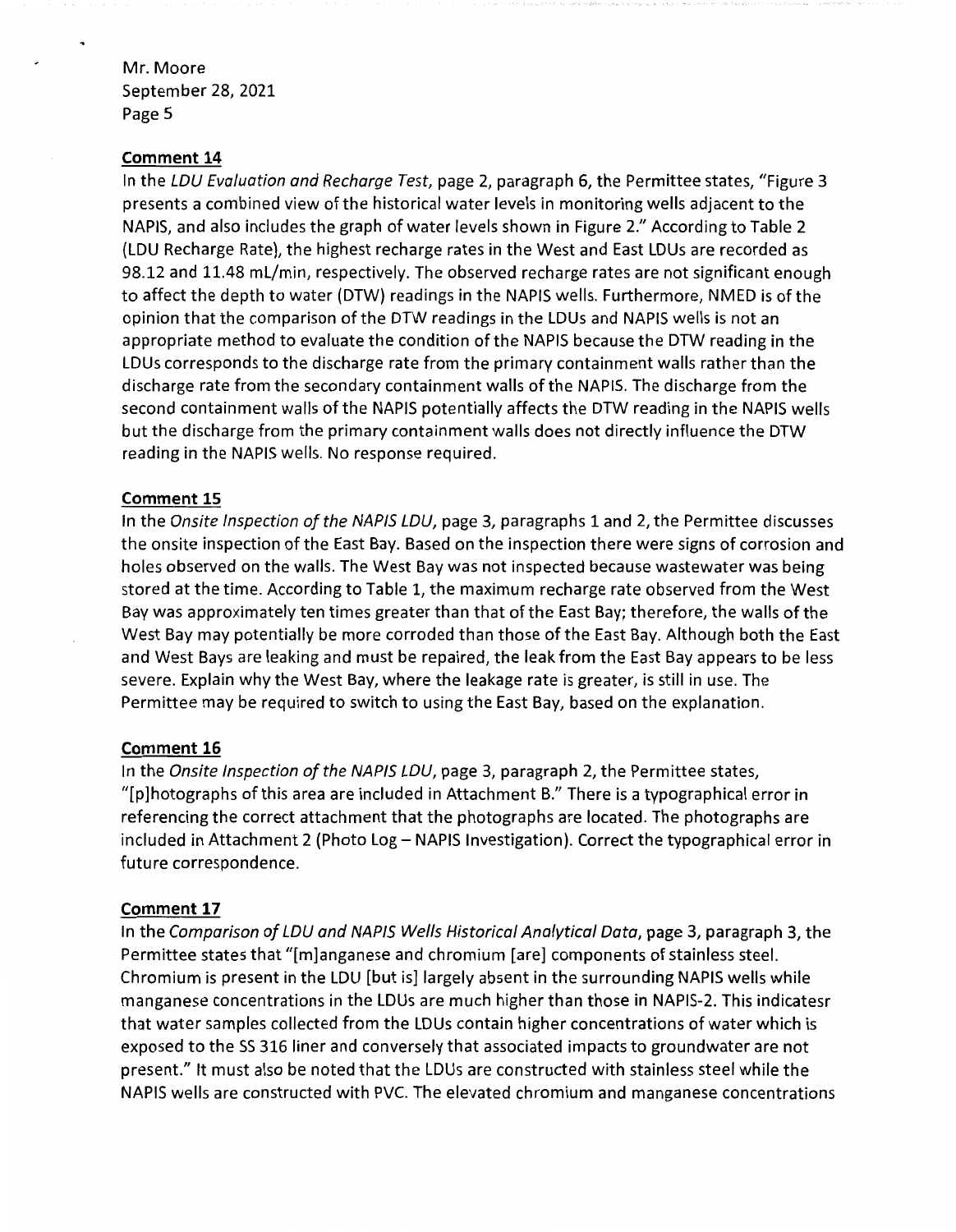in the samples collected from the lDUs may or may not indicate the corrosion of the primary containment walls; rather, they may be indicative of the degradation of the lDU casings themselves. Regardless, the difference in the metal concentrations in the samples collected from the lDUs and NAPIS wells does not completely demonstrate that the secondary containment walls and polyurethane coating are properly intact. The Permittee must provide the work plan as required by Comment 13 of this letter.

### **Comment 18**

In the Evaluation Findings, page 4, bullet 2, the Permittee states that "[a] leak within the lDU would result in a continued increase in the recharge level to equilibrium with the surrounding groundwater level. Therefore, the data suggests that there is no hydraulic communication the NAPIS East Bay and the surrounding groundwater." According to Figure 3 (NAPIS lDU Recovery Test Data Summary}, the elevations for the bottom of the East and West lDUs are recorded as approximately 6,907 feet and 6,907.5 feet, respectively. The groundwater elevations for all NAPIS wells gauged in 2019 were recorded below 6,907 feet according to the 2019 Report. Based on this information, the groundwater levels for the NAPIS wells depicted in Figure 3 are not accurate. Figure 3 shows that the groundwater elevations for wells NAPIS-1, NAPIS-2, and NAPIS are more elevated than the termination depths of the East and West lDUs, which is misleading. Since the groundwater elevations are lower than the termination depths of the lDUs, groundwater would be migrating from, rather than to entering the lDU casings. In addition, the lDUs are stainless-steel pipes without screens; therefore, it is unlikely that the fluids stored in the lDUs have the potential to leak into the surrounding environment. Although hydraulic communication between the lDUs and the surrounding groundwater is unlikely, it does not preclude the possibility that the fluids stored in the NAPIS Bays are leaking from the secondary containment walls and leaching into the groundwater. Submit the work plan required by Comment 13 to investigate whether the fluids stored in the NAPIS Bays are leaking and leaching into the groundwater.

## **Comment 19**

In the Evaluation Findings, page 4, bullet 4, the Permittee states, "[t]he West LDU recharge rate over the period June 2 to June 8, 2021 (148.7 hours} was 0.16 ml/min, or a total of 1.4 liters. The East lDU recharge rate over the same period was 0.03 ml/min, or a total of 0.27 liters. These rates and cumulative totals were based on the level changes in the lDUs over that period. Therefore, there does appear to be leakage through the 55 304 liners on both NAPIS bays. As shown in Table 2, these leakage rates are extremely low." According to Table 2 (lDU Recharge Rate}, the highest recharge rates in the West and East lDUs are recorded as 98.12 and 11.48 ml/min, respectively. The higher recharge rates may correspond to the higher fluid levels in the NAPIS Bays. Provide a discussion regarding the correlation between the fluid levels in the NAPIS Bays and recharge rates in the respective lDUs.

#### **Comment 20**

In the Evaluation Findings, page 4, bullet 5, the Permittee states, "[i]f the West LDU water level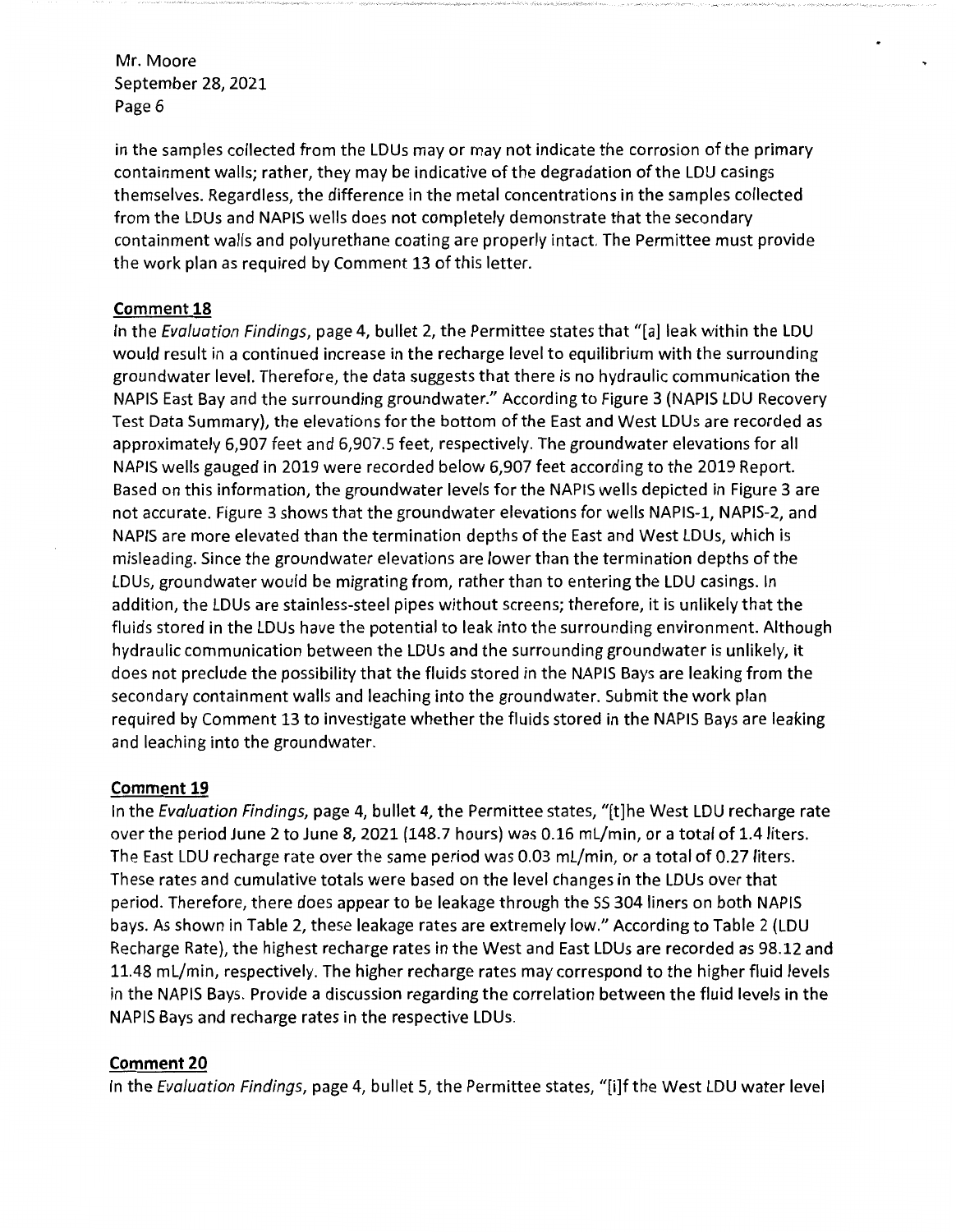returns to the level of water within the West Bay NAPIS, the evidence for the absence of a leak from the West LDU and NAPIS West Bay into groundwater is stronger." The statement is unclear. It can be deduced that if there is no leak from the primary containment walls of the NAPIS Bay, the fluids would not accumulate in the LDUs and would not be detected. However, if the water level in the LDU equilibrates with the water level in the respective NAPIS Bay, such conditions would indicate failure of the primary containment. Clarify the statement in the response letter.

### **Comment 21**

In the Evaluation Findings, page 4, bullet 6, the Permittee states, "[s]everal analytes including manganese and chromium are elevated in the LDU wells relative to the NAPIS monitoring wells. These analytes are components of stainless steel, of which the NAPIS liner was constructed. This also suggests that groundwater is not a source for the water detected in the LDUs. Alternatively, the absence of chromium in NAPIS monitoring wells suggests that the LDU's are not leaking to area groundwater." The elevated chromium and manganese concentrations in the samples collected from the LDUs may or may not indicate the corrosion of the primary containment walls; rather, may be indicative of degradation of the LDU casings themselves (see Comment 17). Regardless, the difference in metal concentrations in the samples collected from the LDUs and NAPIS wells does not completely demonstrate that the secondary containment walls and polyurethane coating are intact and the NAPIS is not leaking. The Permittee must investigate whether or not the fluids stored in the NAPIS Bays are leaking from the secondary containment walls to the environment (see also Comment 13).

## **Comment 22**

In the Conclusions, page 4, bullet 1, the Permittee states, "[t]he current data suggest that there is no leakage from the NAPIS or LDUs into groundwater. The chromium historical analytical data for the LDU and NAPIS monitoring wells underscores this conclusion." The current data suggests that the groundwater may not enter the casings of the LDUs; however, there has been no demonstration that indicates that the fluids stored in the NAPIS Bays will not have the potential to leak into the groundwater. The elevated chromium concentrations in the samples collected from the LDUs may potentially be originating from the corroded LDU casings themselves. In order to verify the cause of the elevated metal concentrations in the samples collected from the LDUs, propose to collect (a) the NAPIS influent samples (fluid samples prior to entering the NAPIS Bays) and (b) the fluid samples collected from the NAPIS Bays in the work plan as required by Comment 13. These samples must be analyzed for total and dissolved metals for two consecutive monitoring events although the Permittee may need to continue collecting these samples in the future to help monitor the corrosion of the LDU casings.

## **Comment 23**

In the Conclusions, page 4, bullet 2, the Permittee states, "[t]he addition of a polyurethane coating on the concrete walls prior to installation of the 55 316 liner prevents leakage into groundwater." Although the polyurethane coating may prevent wastewater from permeating